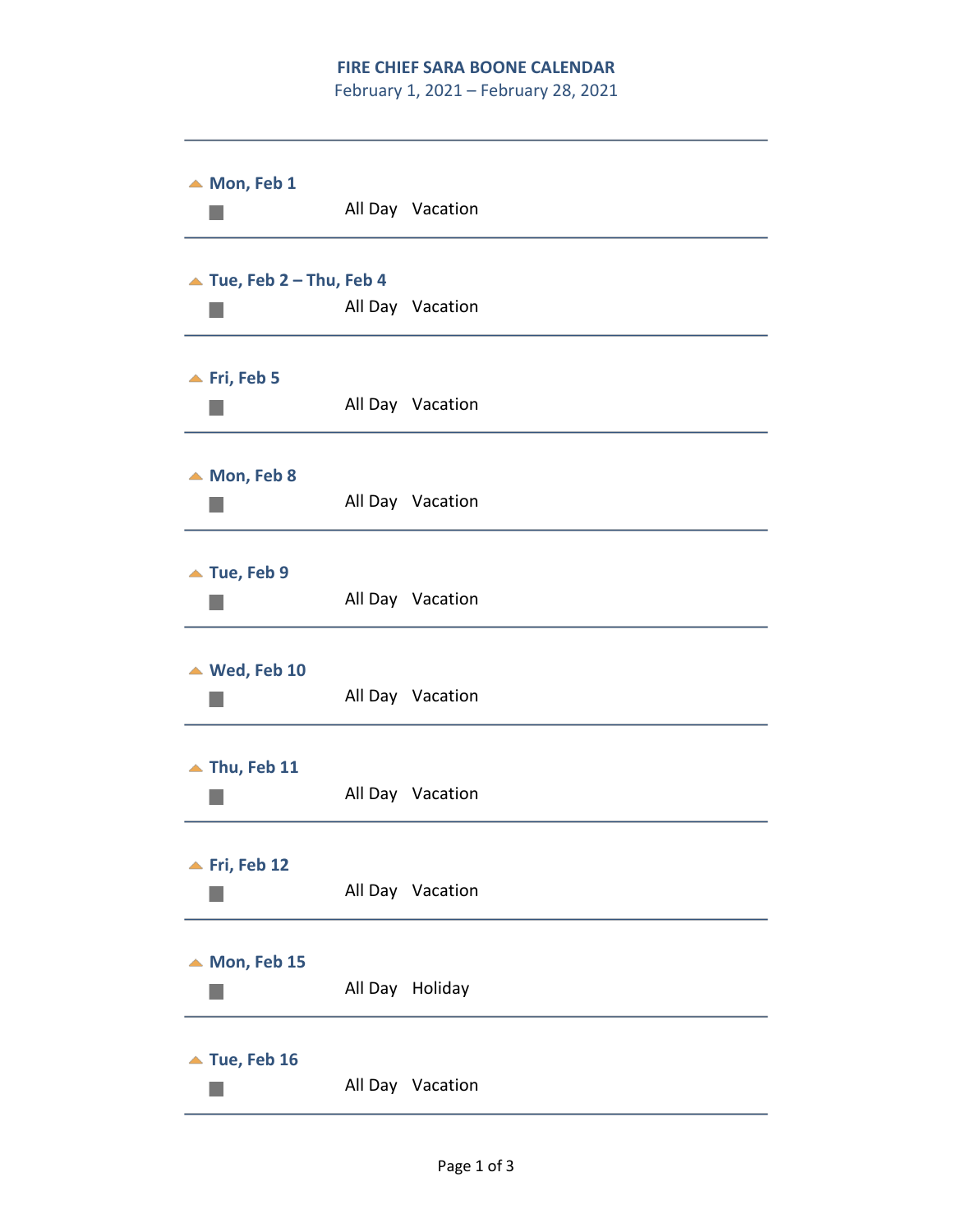| Partial Day Vacation<br>10:00 AM - 11:00 AM Speak at Port of Portland Fire Department's<br><b>Black History Month Event</b><br>$\blacktriangle$ Thu, Feb 18<br>Partial Day Vacation<br>9:00 AM - 11:00 AM Leadership Training - Unit 4 Disability as a |  |
|--------------------------------------------------------------------------------------------------------------------------------------------------------------------------------------------------------------------------------------------------------|--|
|                                                                                                                                                                                                                                                        |  |
|                                                                                                                                                                                                                                                        |  |
|                                                                                                                                                                                                                                                        |  |
|                                                                                                                                                                                                                                                        |  |
| <b>Diversity Value</b>                                                                                                                                                                                                                                 |  |
| 1:00 PM - 2:30 PM City Attorney/Human Resources                                                                                                                                                                                                        |  |
| $\blacktriangle$ Fri, Feb 19                                                                                                                                                                                                                           |  |
| All Day Vacation                                                                                                                                                                                                                                       |  |
| $\triangle$ Mon, Feb 22                                                                                                                                                                                                                                |  |
| 12:00 PM – 1:00 PM Speak at Battalion Chiefs Academy                                                                                                                                                                                                   |  |
| 1:00 PM - 2:00 PM Human Resources                                                                                                                                                                                                                      |  |
| 2:00 PM - 3:30 PM Intterra Group                                                                                                                                                                                                                       |  |
| $\blacktriangle$ Tue, Feb 23                                                                                                                                                                                                                           |  |
| 8:00 AM - 9:30 AM Leadership Team                                                                                                                                                                                                                      |  |
| <b>City Budget Office Director</b><br>$3:00$ PM $-$ 4:00 PM                                                                                                                                                                                            |  |
| 4:00 PM - 5:00 PM Human Resources                                                                                                                                                                                                                      |  |
| $\triangle$ Wed, Feb 24                                                                                                                                                                                                                                |  |
| 8:00 AM - 9:30 AM Core Leadership                                                                                                                                                                                                                      |  |
| 12:30 PM - 1:30 PM Equity Committee                                                                                                                                                                                                                    |  |
| 3:00 PM - 4:00 PM Pierce Manufacturing                                                                                                                                                                                                                 |  |
| $\blacktriangle$ Thu, Feb 25                                                                                                                                                                                                                           |  |
| Speak at Gresham Fire Diversity, Equity,<br>$10:00$ AM $ 11:30$ AM<br><b>Inclusion Discussion</b>                                                                                                                                                      |  |
| $1:15$ PM $-$ 1:45 PM<br><b>Commissioner Hardesty</b>                                                                                                                                                                                                  |  |
| $2:30$ PM $-3:00$ PM<br>Rose King                                                                                                                                                                                                                      |  |